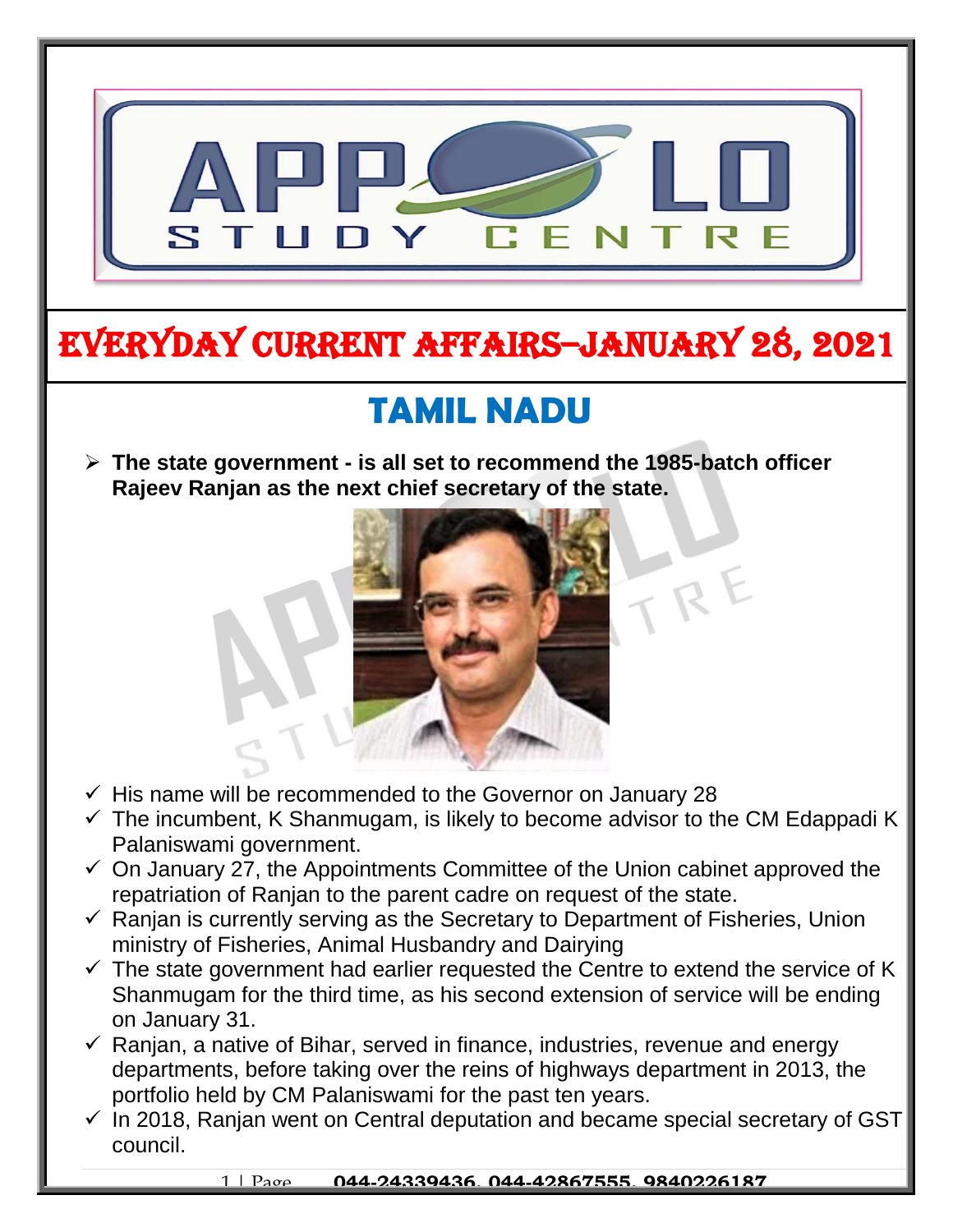- $\checkmark$  Ranjan is due for superannuation in September this year.
- **The Indian Oil Corporation - will initially launch the tatkal scheme for supply of liquefied petroleum gas (LPG) refills for customers having a single cylinder on a trial basis in Vellore in Tamil Nadu**.
- $\checkmark$  Under this scheme, the customers would be able to get refills within two hours of booking on payment of an additional ₹25 per cylinder
- $\checkmark$  The payment for the refill has to be done online.
- $\checkmark$  The scheme is expected to be launched pan India soon
- $\checkmark$  Around 60% of customers in the State, especially in rural areas, manage with only cylinder and do not opt for a second cylinder.
- $\checkmark$  Vellore town was chosen for the trial due to its size and large number of customers with single cylinder.

### **NATIONAL**

- **The Ministry of Home Affairs – has extended the lockdown guidelines till February 28, while announcing further relaxations for surveillance, containment and caution**
- $\checkmark$  The guidelines under the Disaster Management Act, 2005, issued in December are applicable till January 31.
- $\checkmark$  The new norms allow states and Union territories to decide on the extent of attendance at social, cultural and religious gatherings
- $\checkmark$  It also removes the 50% occupancy limit for cinema halls and allows swimming pools to all, following the steady decline of Covid-19 cases over the past four months
- $\checkmark$  Importantly, the MHA allowed more international air travel of passengers, saying the civil aviation ministry may take a decision in consultation with the home ministry depending on the assessment of the situation.
- $\checkmark$  For the first time since March 2020, the Ministry had refrained from advising those above 65 years of age, those with comorbidities, pregnant women and children below the age of 10 years to stay at home, except for essential and health purposes.
- $\checkmark$  The new guidelines merely advise these vulnerable categories to take necessary precautions, without specifying that they should try and stay at home.
- $\checkmark$  All activities are now permitted outside containment zones, except for a few that will be subject to strict adherence of standard operating procedures (SOPs).
- $\checkmark$  Social and other types of gatherings will not need to be limited to the previous restriction of 50% of hall capacity with a ceiling of 200 people in closed spaces.
- $\checkmark$  States and UTs can now allow such gatherings subject to their own SOPs from February 1.
- $\checkmark$  Cinema halls and theatres, which were permitted up to 50% of seating capacity till January 31, will be allowed to operate at higher capacity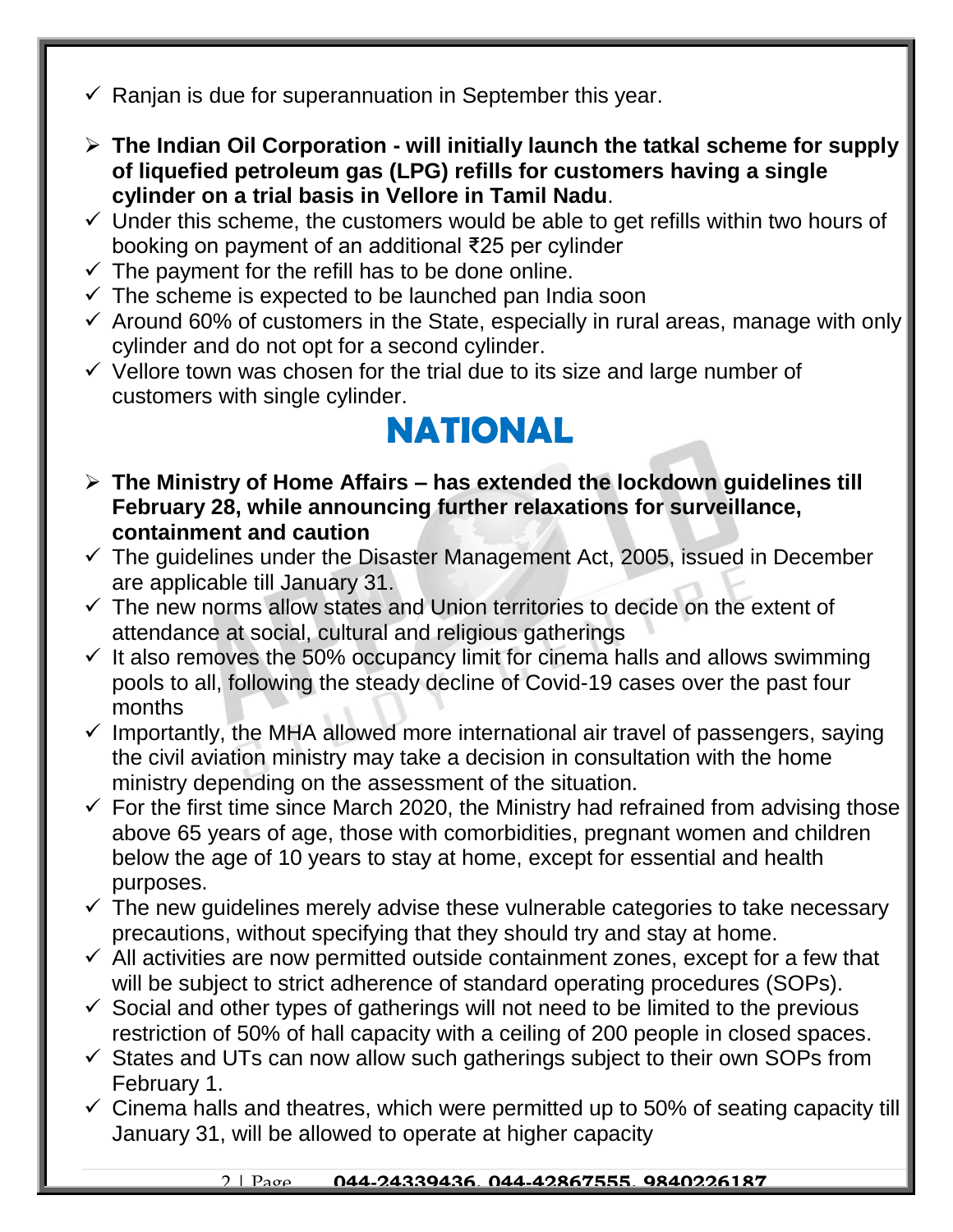- $\checkmark$  This will be in accordance with a revised SOP to be issued by the I&B ministry in consultation with the MHA.
- **The Cabinet Committee on Economic Affairs, chaired by the PM Narendra Modi - approved an increase in the Minimum Support Price (MSP) for copra**
- $\checkmark$  This was announced by the Information and Broadcasting Minister Prakash Javadekar on January 27
- $\checkmark$  The decision would benefit copra farmers in 12 coastal States.
- The MSP for Fair Average Quality of milling copra was increased by ₹375 to ₹10,335 a quintal for 2021 from ₹9,960 last year
- $\checkmark$  The MSPs of both ball and milling copra were increased by the Government
- $\checkmark$  The government will be giving 52% and 55% more than the cost of production, which is around Rs. 6,800 for both the varieties
- $\checkmark$  The increase in the MSP was in line with the recommendations of the Swaminathan Committee
- $\checkmark$  The MSP is fixed for 23 commodities, twice a year, based on the quidelines of the Commission for Agricultural Costs and Prices (CACP).

### **INTERNATIONAL**

 **On January 27, global coronavirus cases - surpassed 100 million, with the emergence of new virus variants, as per Reuters analysis**



3 | Page **044-24339436, 044-42867555, 9840226187**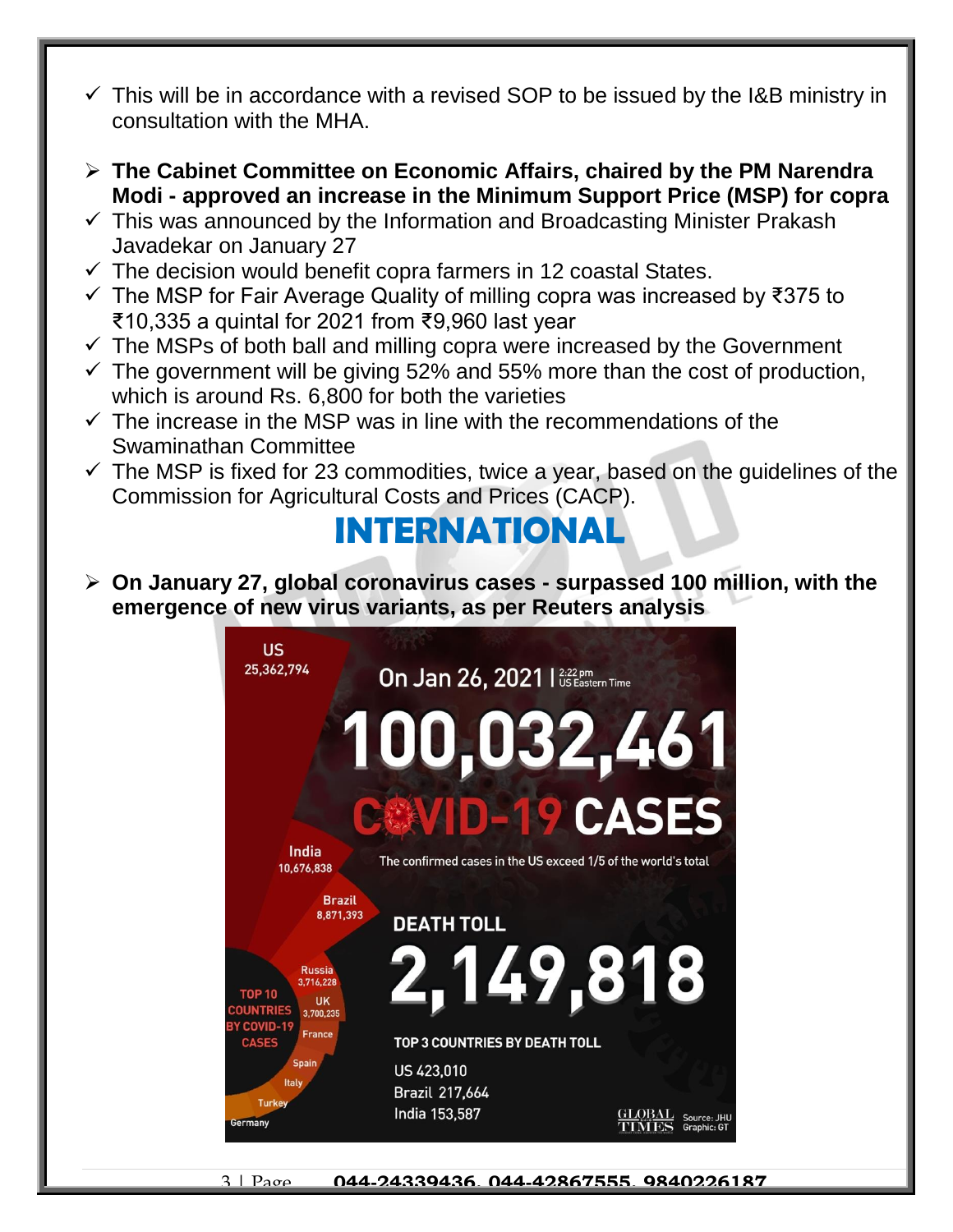- $\checkmark$  Almost 1.3% of the world's population has now been infected with Covid-19 and over 2.1million people have died.
- $\checkmark$  One person has been infected every 7.7 seconds, on average, since the start of the year.
- $\checkmark$  Around 668,250 cases have been reported each day over the same period, and the global fatality rate stands at 2.15%.
- $\checkmark$  The worst-affected countries —the US, India, Brazil, Russia and the UK– reported more than 50% of all reported Covid-19 cases, but represent only 28% of the global population.
- $\checkmark$  It took the world 11 months to record the first 50 million cases of the pandemic, compared to just three months for cases to double to 100 million.
- $\checkmark$  Around 56 countries have begun vaccinating people for the coronavirus, administering at least 64 million doses.
- $\checkmark$  Israel leads the world on per capita vaccinations, having covered 29% of its population with at least one dose.
- $\checkmark$  With over 25 million cases, the US has 25% of all reported cases although it accounts for just 4% of the world's population.
- $\checkmark$  The US leads the world in the daily average number of new deaths reported, accounting for one in every five deaths reported worldwide each day.
- $\checkmark$  With just under 4,25,000 fatalities, the US has reported almost twice as many deaths as Brazil, which has the second-highest death toll in the world.
- $\checkmark$  As the worst-affected region in the world, Europe is currently reporting a million new infections about every four days and has reported nearly 30 million since the pandemic began.
- $\checkmark$  Britain reached 100,000 deaths on January 26.
- $\checkmark$  The Eastern European region, including countries like Russia, Poland and Ukraine, contribute to nearly10% of all global Covid-19 cases.
- $\checkmark$  Africa is still struggling to secure vaccine supplies after reporting more-infectious variants of the virus first in South Africa and later in Britain in Europe.
- $\checkmark$  According to the Reuters, African countries have nearly 3.5 million cases and over 85,000 deaths.
- $\checkmark$  The South African variant, also known as 501Y.V2, is 50% more infectious and has been detected in at least 20 countries.
- $\checkmark$  Australia and New Zealand have fared better than most other developed economies through swift border closures, lockdowns, strict quarantine for travellers and widespread testing and distancing.

### **COMMITTES**

 **On January 27, the Supreme Court - appointed conservationist Nandita Hazarika as member of a Technical Committee constituted by it on October 14, 2020 to hear elephant corridor case**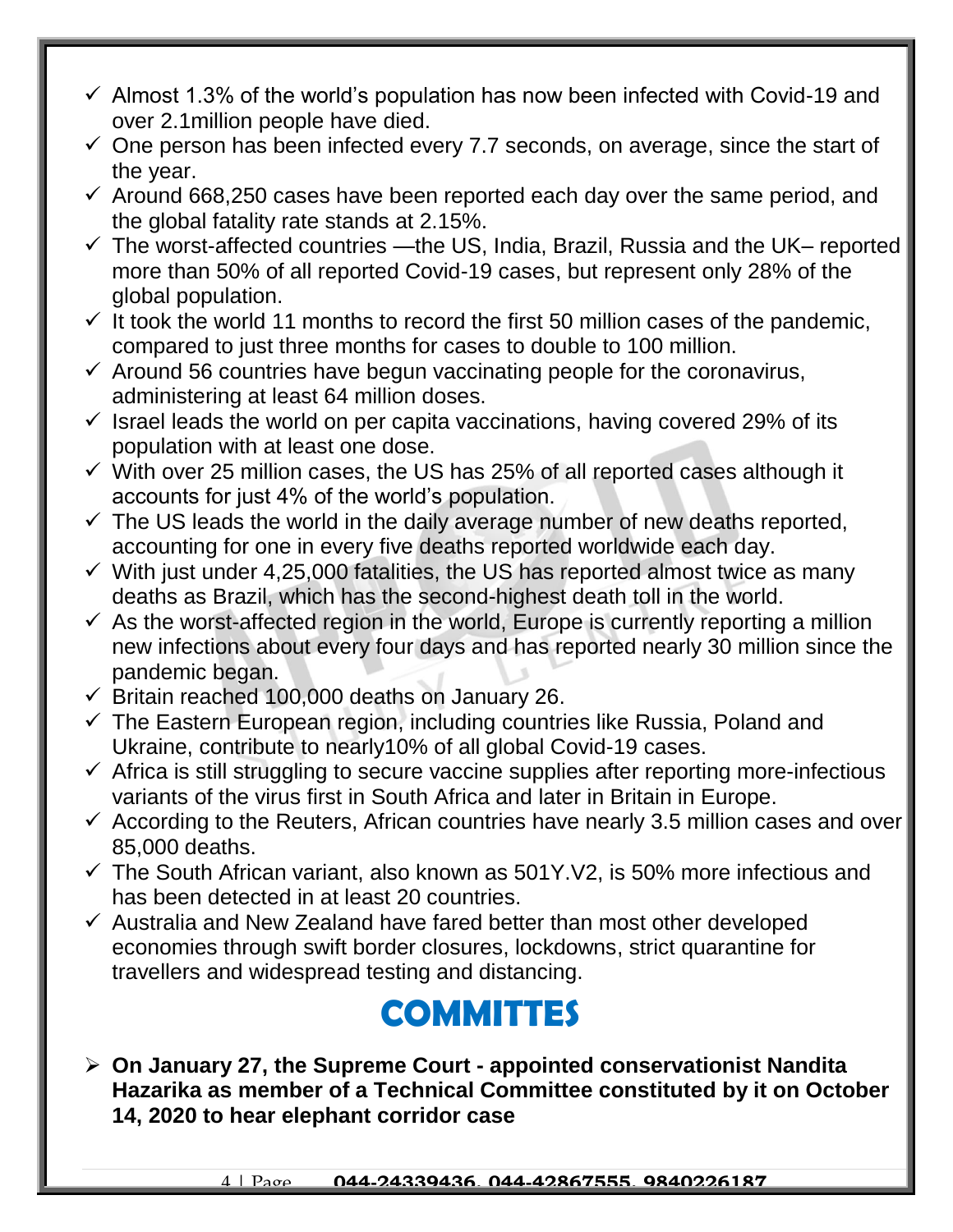

- $\checkmark$  The committee is to hear complaints by land owners against the action taken by the Nilgris Collector, which included sealing of their buildings and allegations about the "arbitrary variance in acreage of the elephant corridor."
- $\checkmark$  Nandita replaces one of the committee members, Ajay Desai, who passed away recently
- $\checkmark$  The order was passed by a Bench led by Chief Justice of India Sharad A. Bobde.
- $\checkmark$  On October 14, the top court upheld the Tamil Nadu government's authority to notify an 'elephant corridor' and protect the migratory path of the animals through the Nilgiri biosphere reserve.



- $\checkmark$  The reserve is the largest protected forest area in India, spanning across Tamil Nadu, Karnataka and Kerala.
- $\checkmark$  A three-judge Bench led by CJI Bobde had said it was the State's duty to protect a "keystone species" such as elephants, immensely important to the environment.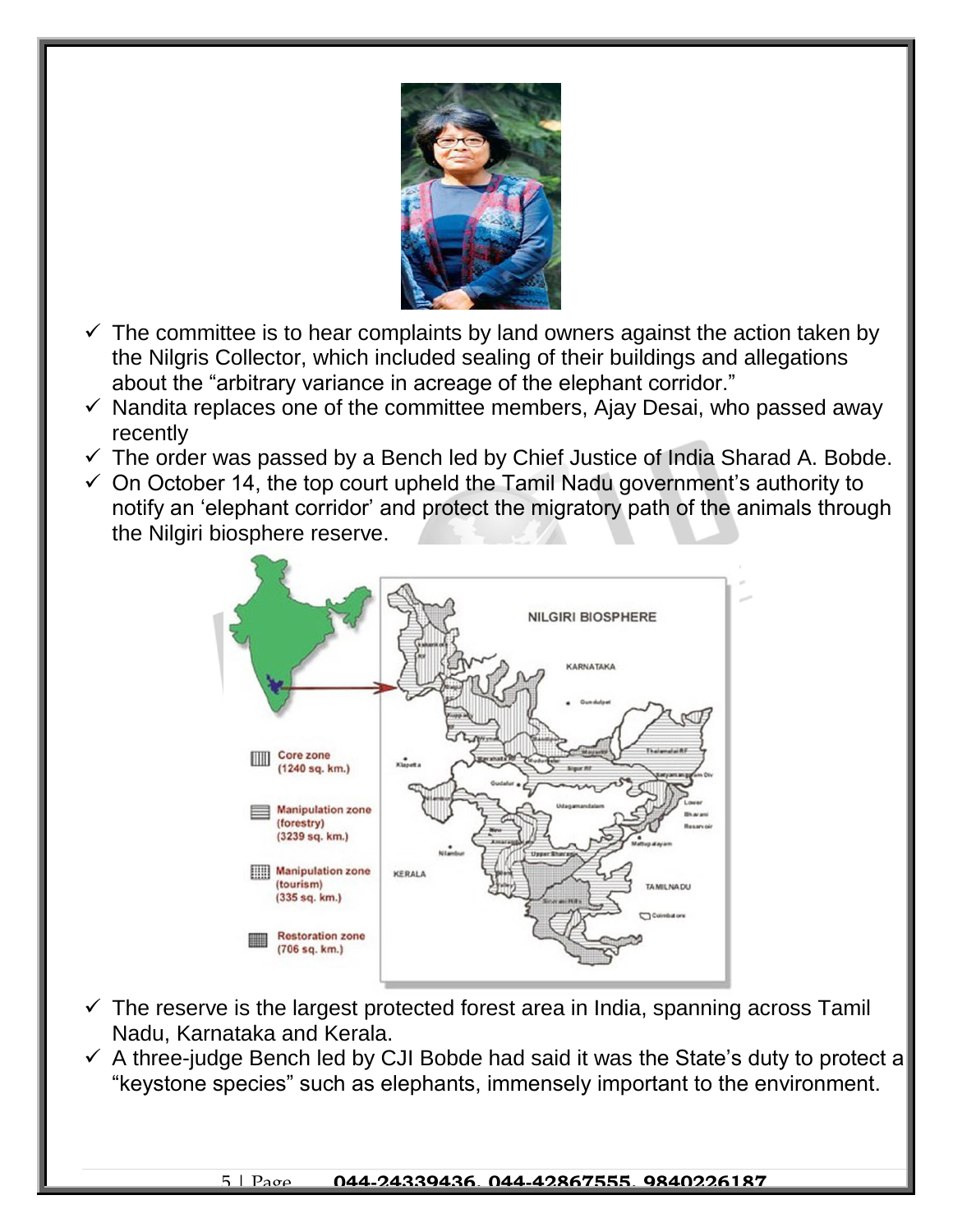- $\checkmark$  The corridor is situated in the ecologically fragile Sigur plateau, which connects the Western and the Eastern Ghats and sustains elephant populations and their genetic diversity.
- $\checkmark$  It has the Nilgiri Hills on its southwestern side and the Moyar River Valley on its north-eastern side.
- $\checkmark$  The elephants cross the plateau in search of food and water.
- $\checkmark$  The Supreme Court judgment was based on 32 appeals filed by resorts/private land owners, including Bollywood actor Mithun Chakraborty, against a Madras High Court decision of July 2011.
- $\checkmark$  The High Court had confirmed a State government order of August 2010, notifying the corridor.
- $\checkmark$  The three-member Technical Committee of the National Elephant 2 Action Plan also includes former Madras High Court judge, Justice K. Venkatraman and Praveen Bhargava, trustee of Wildlife First.

#### **DEFENCE**

- **The Army – is planning to introduce a new course on Tibetology for its officers**
- $\checkmark$  The new course will focus on studying Tibetan history, culture and language on "both sides" of the Line of Actual Control and the international boundary
- $\checkmark$  This will be as part of the measures being discussed to "counter the propaganda" and spread of influence by China"
- $\checkmark$  The Tibetology proposal was first initiated in the Army commanders' conference in **October**
- $\checkmark$  It is now being "further analysed" by the Shimla-based Army Training Command (ARTRAC) on the directions of General M M Naravane.
- $\checkmark$  ARTRAC has identified seven institutes that offer postgraduate courses in Tibetology where Army officers can go on "study leave".
- $\checkmark$  It has also been recommended that officers can also be sent to these institutes for "small capsules" on Tibetology.
- $\checkmark$  They are Department of Buddhist Studies (Delhi University), Central Institute for Higher Tibetan Studies (Varanasi), Nava Nalanda Mahavihara (Bihar), Visva Bharati (West Bengal), Dalai Lama Institute for Higher Education (Bengaluru), Namgyal Institute of Tibetology (Gangtok) and Central Institute of Himalayan Culture Studies (Dahung, Arunachal Pradesh).
- **Three more Rafale fighters - touched down in India flying 'non-stop' from France on January 27, adding to the eight such omni-role fighter jets already inducted by the IAF.**
- $\checkmark$  The three Rafales were refuelled mid-air by Airbus MRTT tankers of the UAE Air Force, during their over 7,000km flight to the Jamnagar airbase.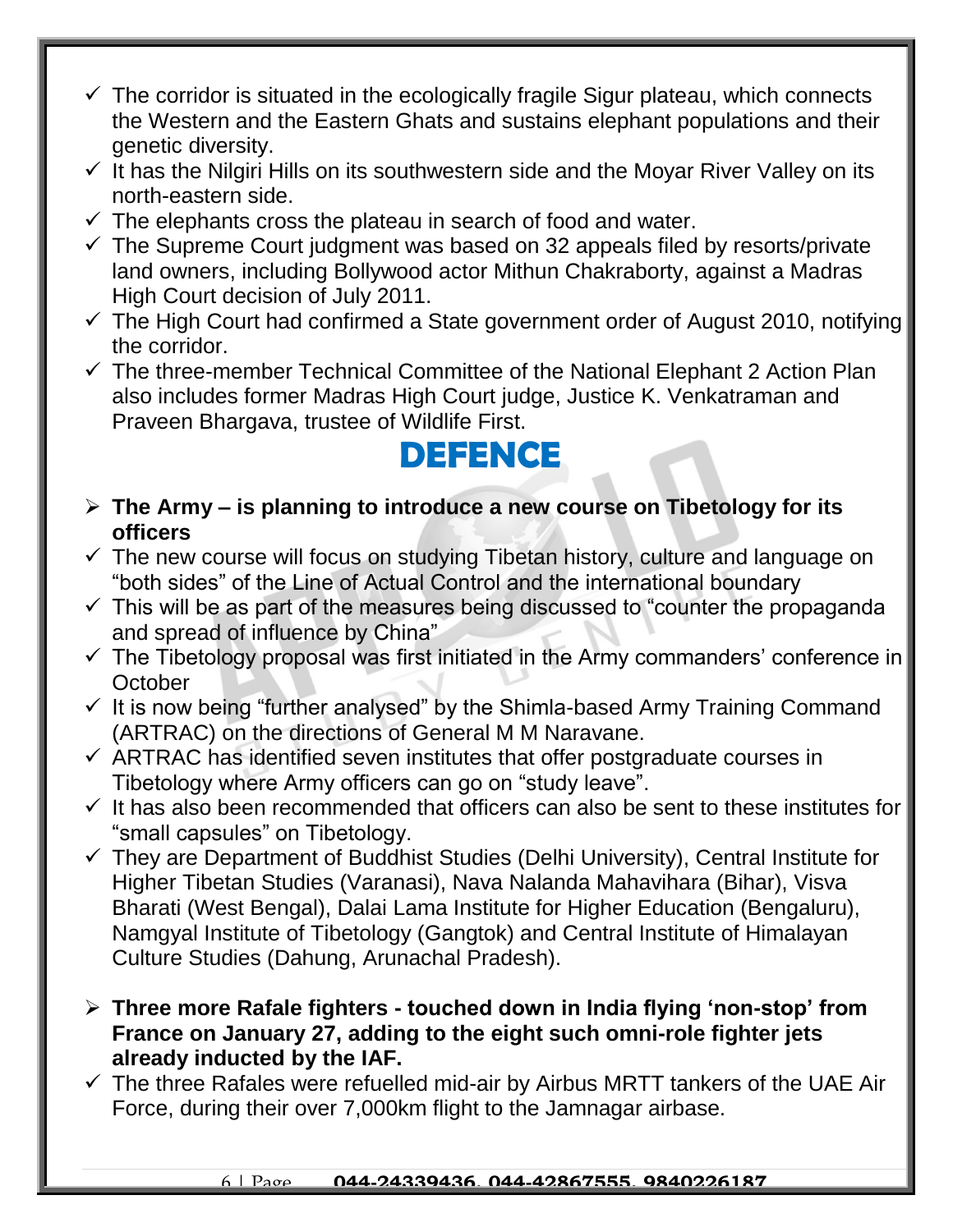$\checkmark$  The IAF has now inducted 11of the 36 twin-engine Rafales, which are capable of delivering nuclear weapons



- $\checkmark$  The purchase of the jets was under the ₹59,000 crore Inter-Governmental Agreement signed with France in September 2016.
- $\checkmark$  All 36 jets were expected to be delivered by 2022.
- $\checkmark$  The 4.5-generation fighters have a combat range of 780km to 1,650km, without mid-air refuelling, depending on the nature of their mission.
- $\checkmark$  The IAF fighters are armed with long stand-off weapons like the over 300-km range 'Scalp' air-to-ground cruise missiles.
- $\checkmark$  The fighters are also being equipped with the top-notch 'Meteor' air-to-air missiles
- $\checkmark$  With a strike range of 120 to 150km, these missiles can outgun any missile that can currently be unleashed by Pakistani or Chinese jets.
- $\checkmark$  The IAF has also ordered the 'Hammer' air-to-ground precision-guided munitions for the Rafales

## **ECONOMY**

- **TCS CEO Rajesh Gopinathan, RIL chairman Mukesh Ambani and Infosys CEO Salil Parekh - are among the top executives globally who have safeguarded their company's brand**
- **Ajay Banga of Mastercard tops the list, and is followed by Nvidia CEO Jensen Huang and Netflix CEO Reed Hastings**.

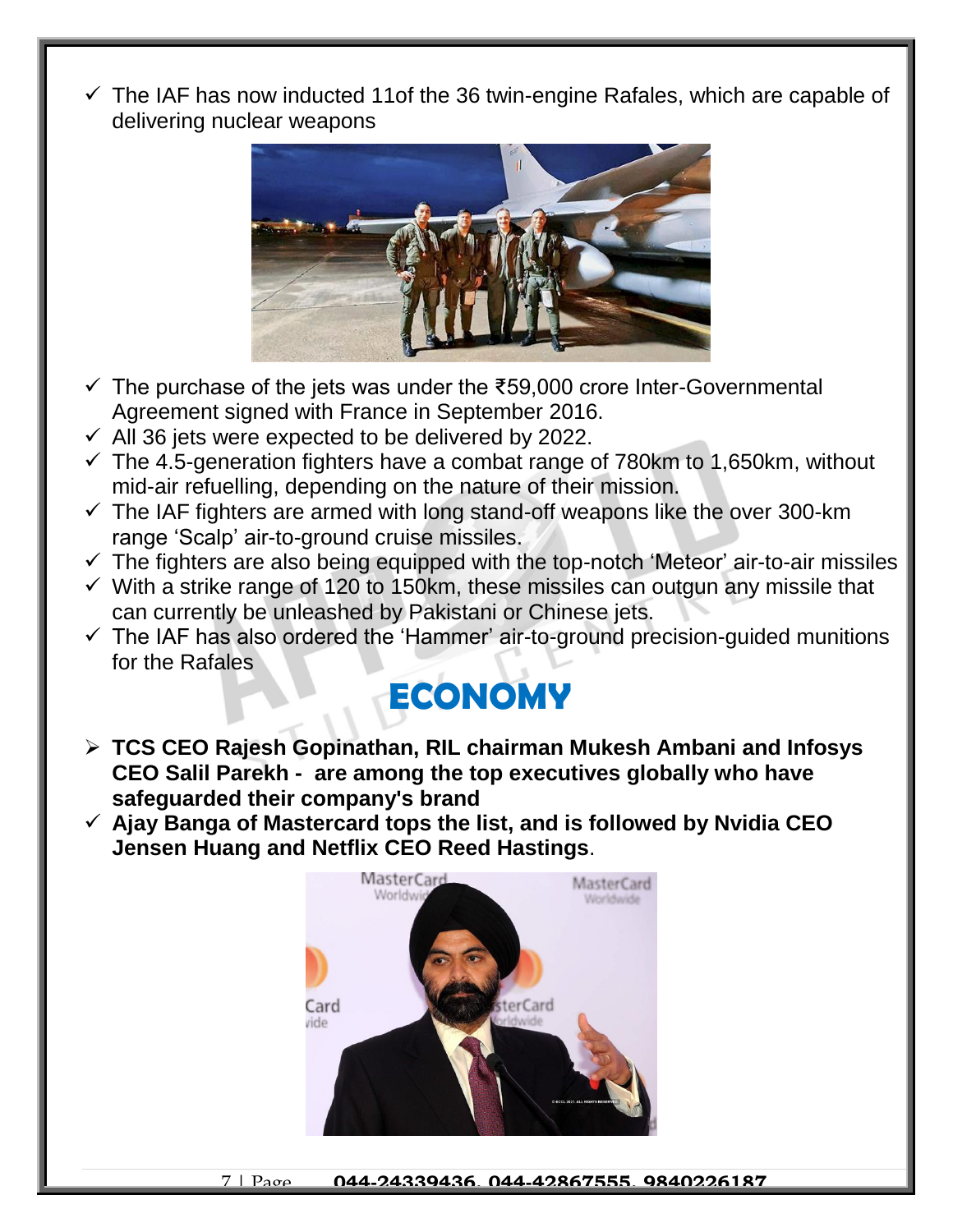

- $\checkmark$  This was revealed by the 2021 Brand Guardianship Index, which lists the top 100 CEO globally, released by valuation firm, Brand Finance.
- Gopinathan is ranked 5th, followed by Ambani at  $6<sup>th</sup>$  and Parekh at 17th.
- $\checkmark$  As per the report, TCS was ranked as the most valuable IT firm in the world in market capitalization surpassing Accenture
- $\checkmark$  Also, the company was ranked as the most valuable Indian firm in the country, overtaking Reliance Industries
- $\checkmark$  Apart from TCS, Accenture was ranked at 60<sup>th</sup> position, while Infosys was ranked at 212<sup>th</sup> position, Cognizant at 219<sup>th</sup> position, HCL at 353<sup>rd</sup> position and Wipro at  $457<sup>th</sup>$  spot.
- $\checkmark$  Earlier, in 2018, TCS reached the \$100 billion valuation mark and bagged the top spot in the market, overtaking Accenture
- $\checkmark$  The company brand value stood at \$14,924 million in 2021
- **Bank of Baroda (BoB) – has become the first public sector bank to consider work-from-home (WFH) as a permanent policy for a section of its employees.**
- $\checkmark$  BoB has appointed management consultancy firm McKinsey & Co to help implement a strategy for a post-Covid world.
- $\checkmark$  The bank had recently concluded the integration of Dena Bank and Vijaya Bank with itself
- $\checkmark$  The terms of reference for appointment of the consultancy firm was to leverage staff resources better, provide flexibility and hire fresh talent for part-time employment under hybrid environment
- $\checkmark$  On January 27, the financial results of the bank were released for the third quarter
- $\checkmark$  It had reported a net profit of Rs 1,061 crore for the quarter ended December 2020 as against a loss of Rs 1,407 crore in the corresponding period of previous year.
- $\checkmark$  In the fourth quarter, the bank was aiming to raise Rs 2,000-4,000 crore by way of equity to support growth.
- $\checkmark$  Instead of branches, the bank would focus on customer touch-points or outlets, which numbered 25,000.

### **INTERNATIONAL DAY**

**International Holocaust Remembrance Day - January 27**